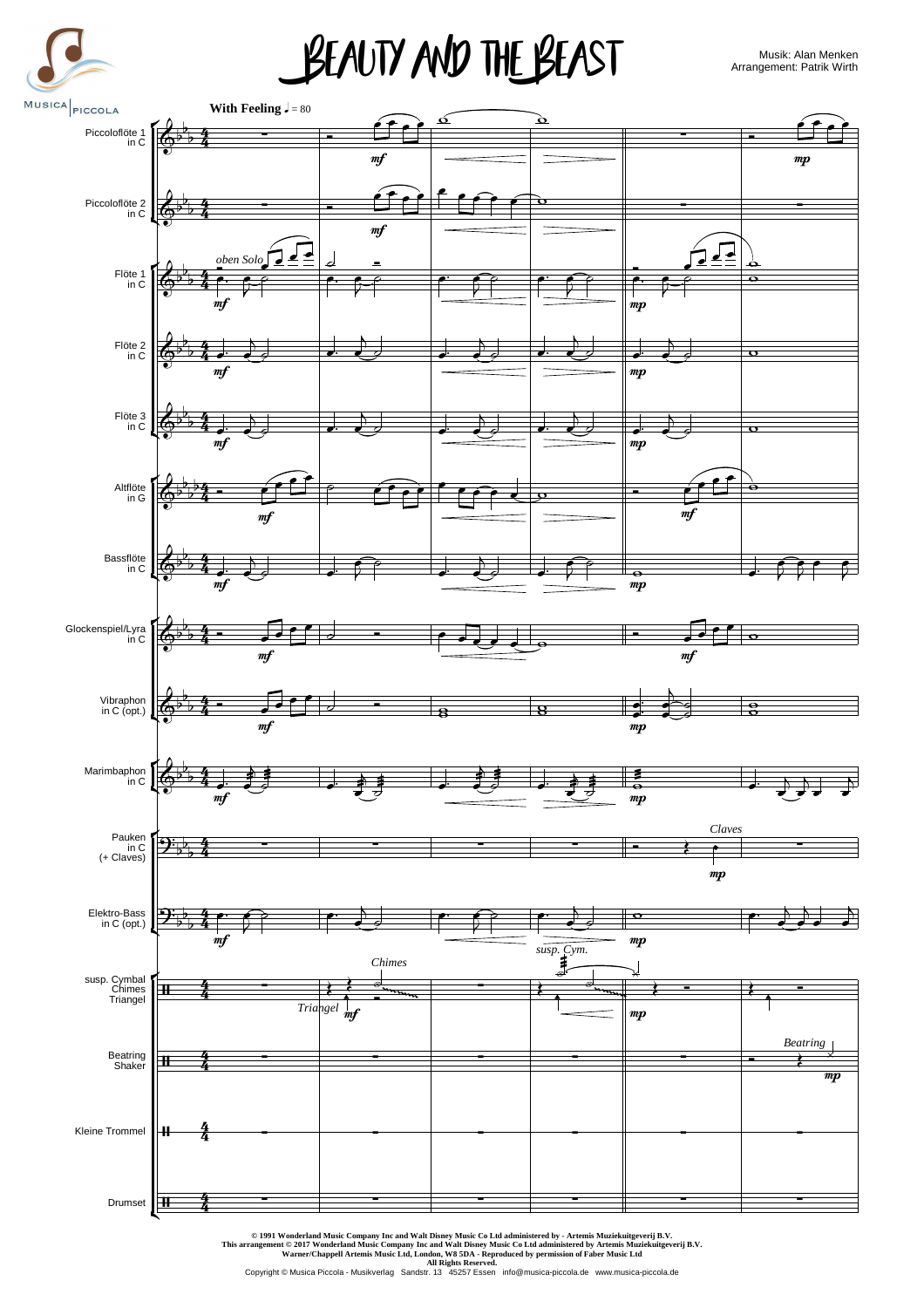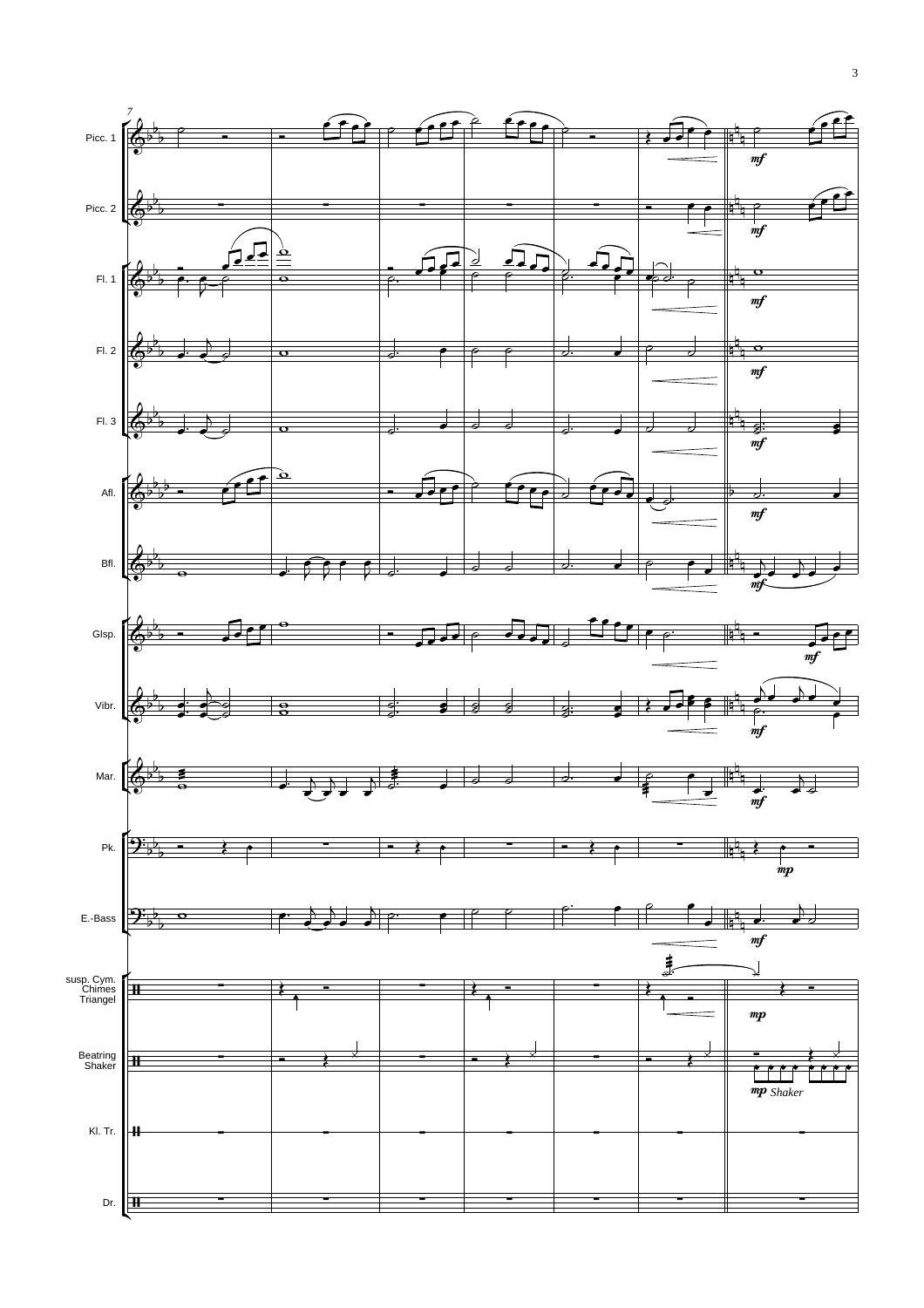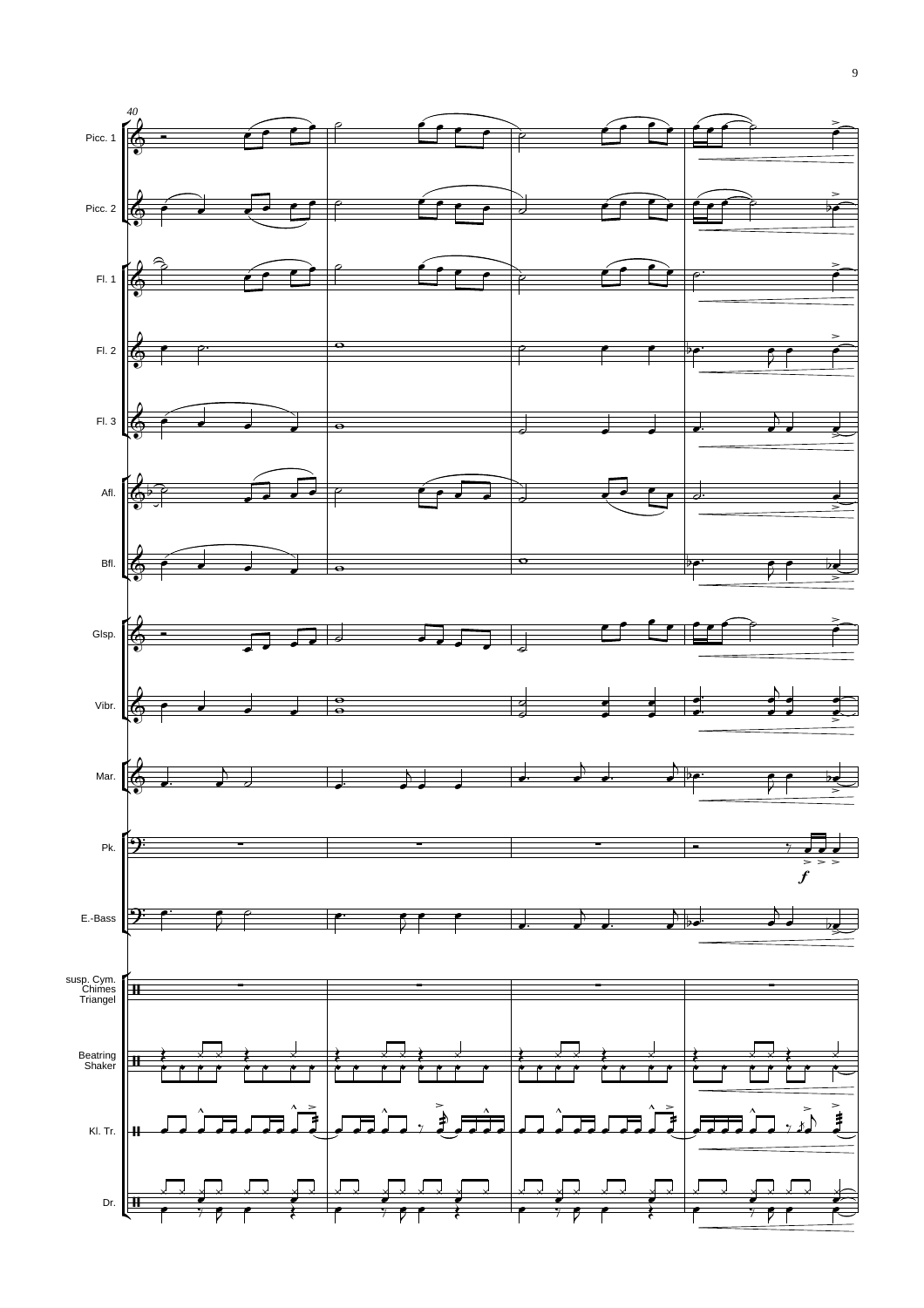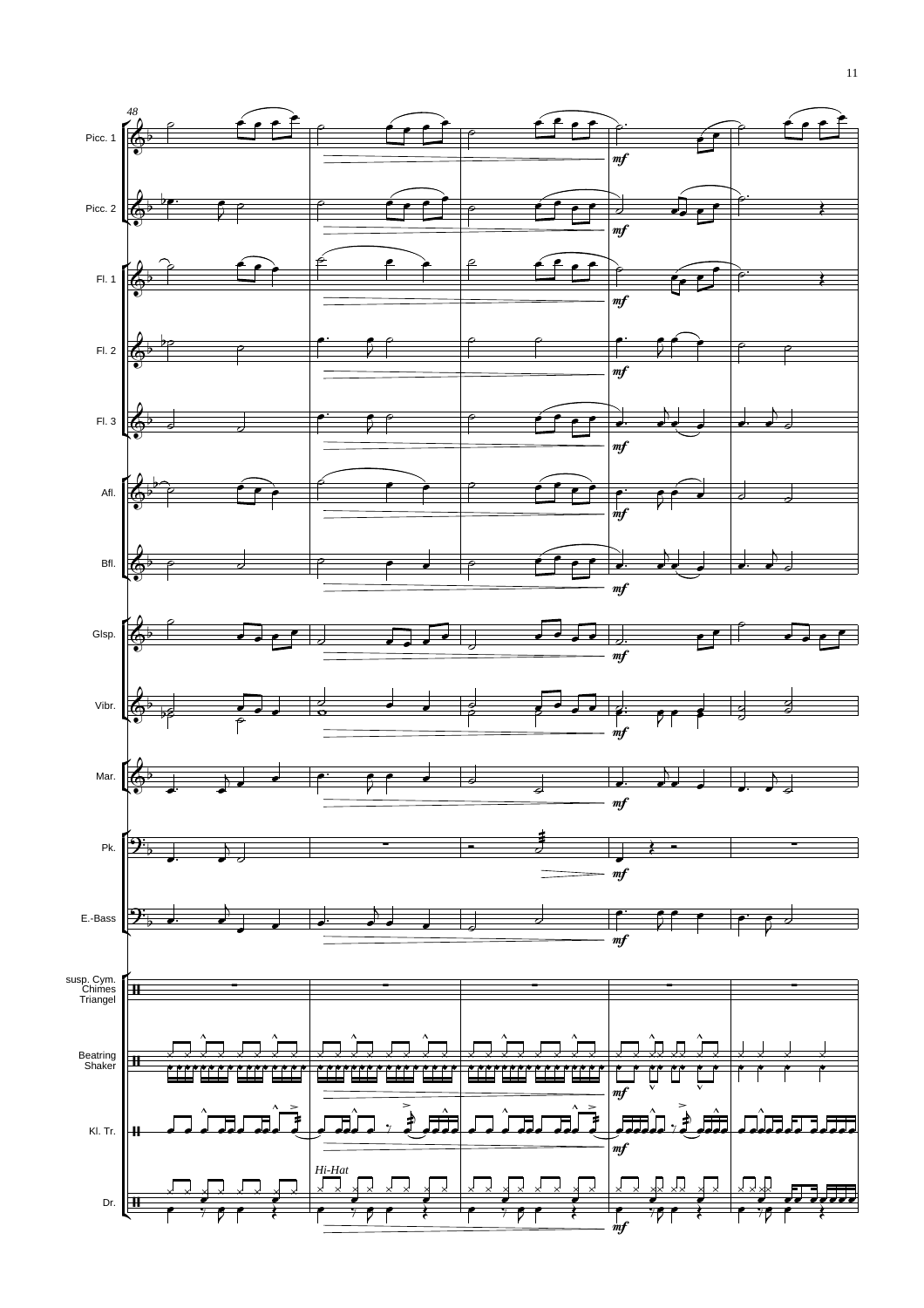Piccoloflöte 1 in C BEAUTY AND THE BEAST



Musik: Alan Menken Arrangement: Patrik Wirth



















Copyright © Musica Piccola - Musikverlag Sandstr. 13 45257 Essen info@musica-piccola.de www.musica-piccola.de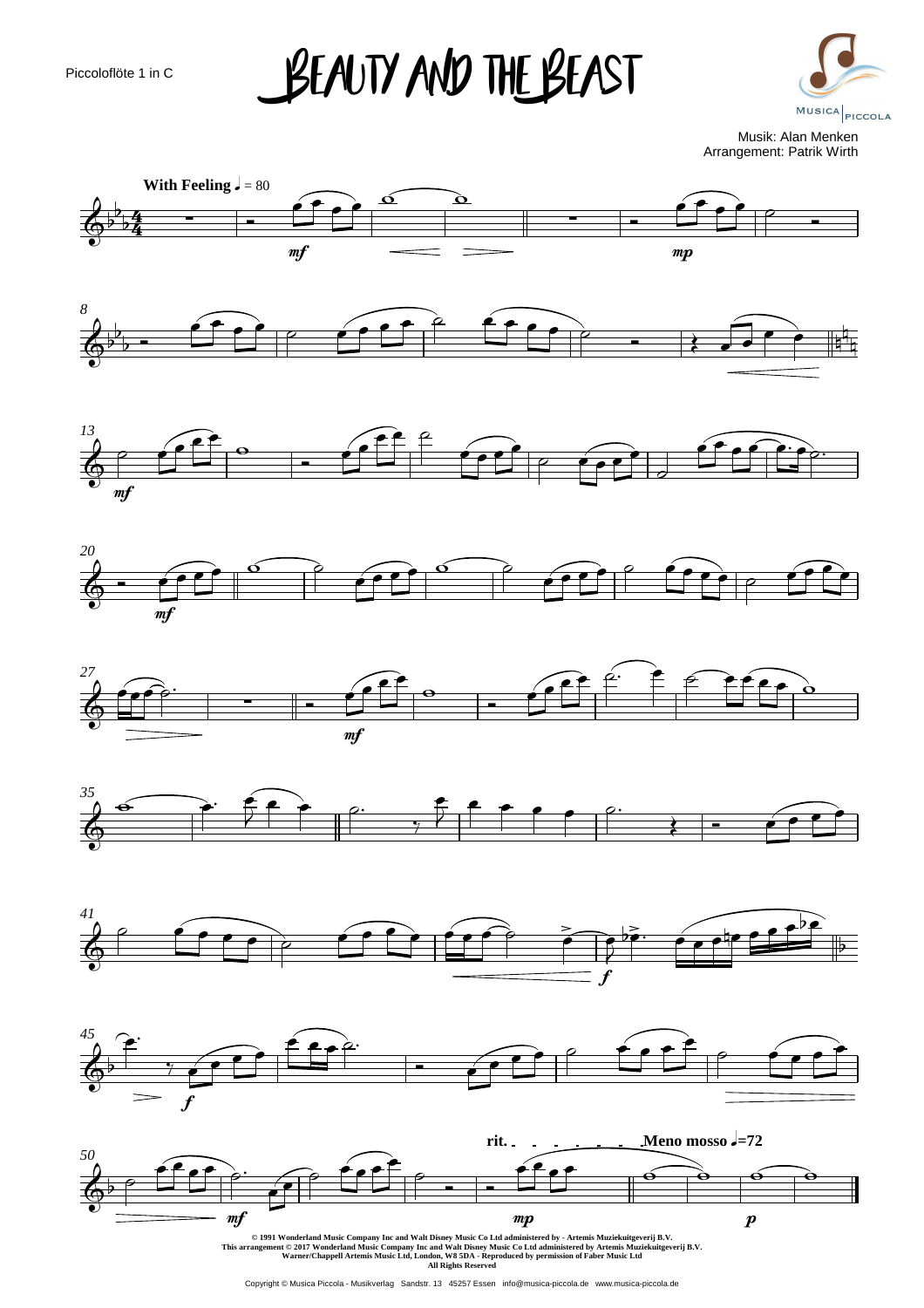

BEAUTY AND THE BEAST Musik: Alan Menken

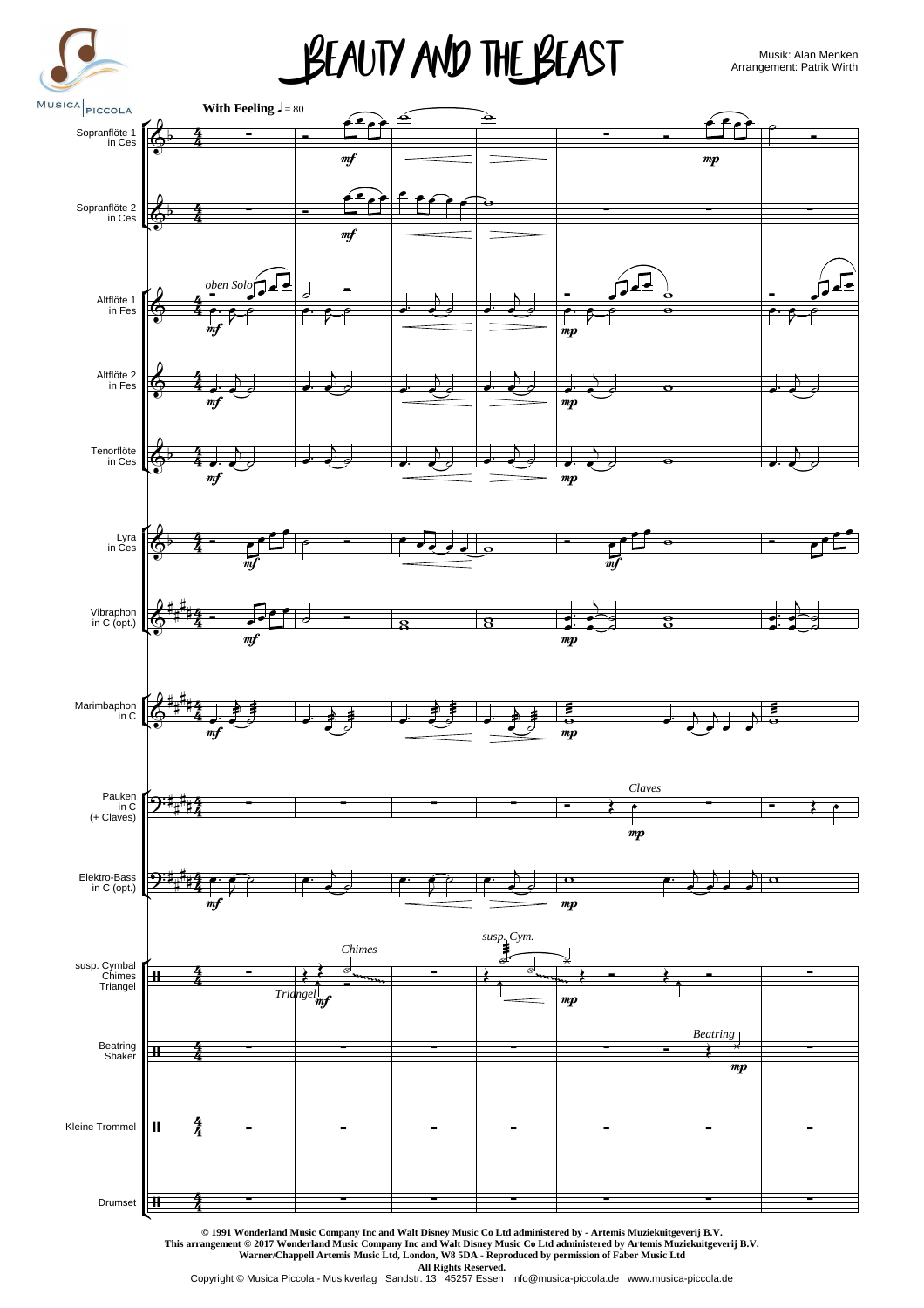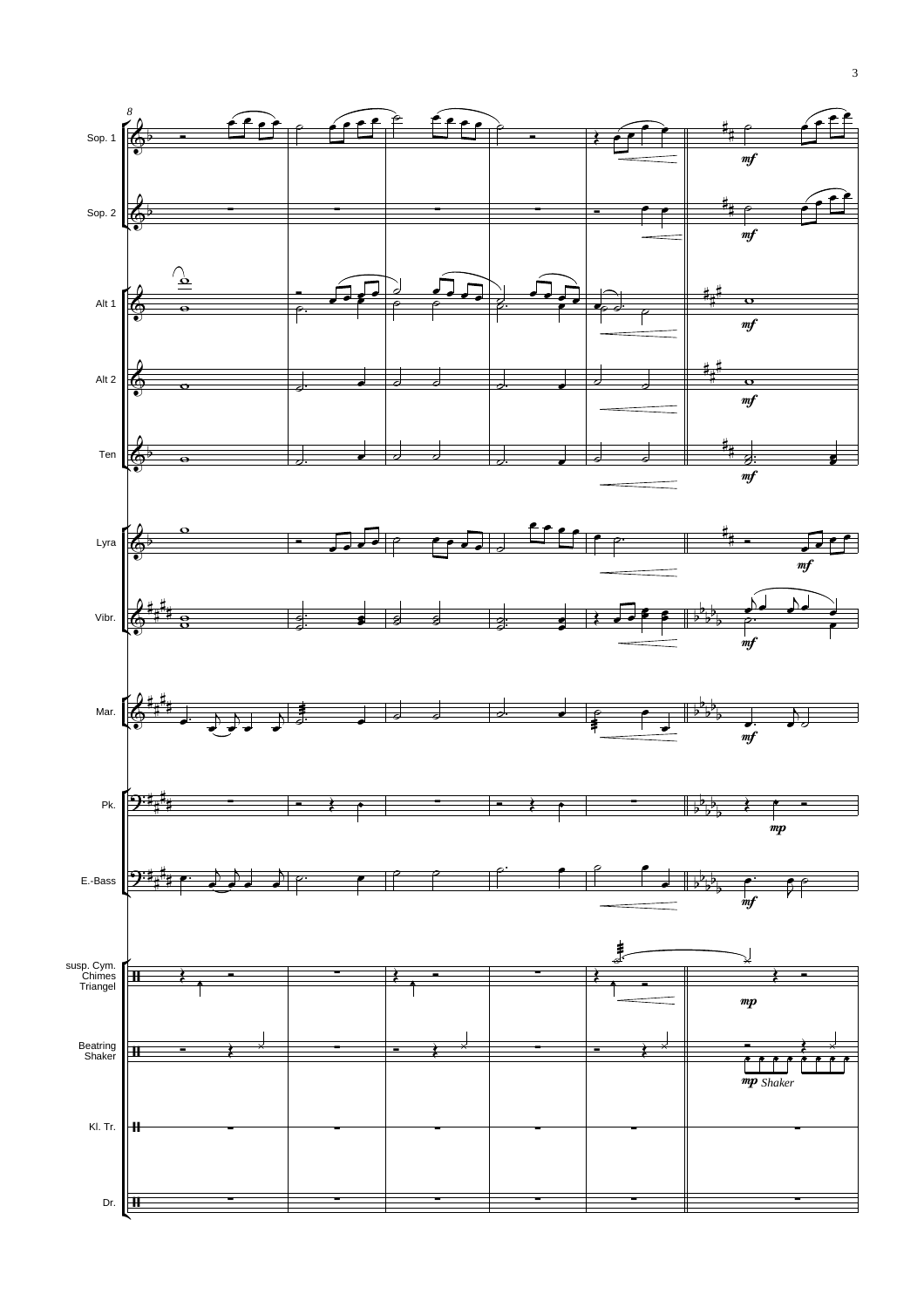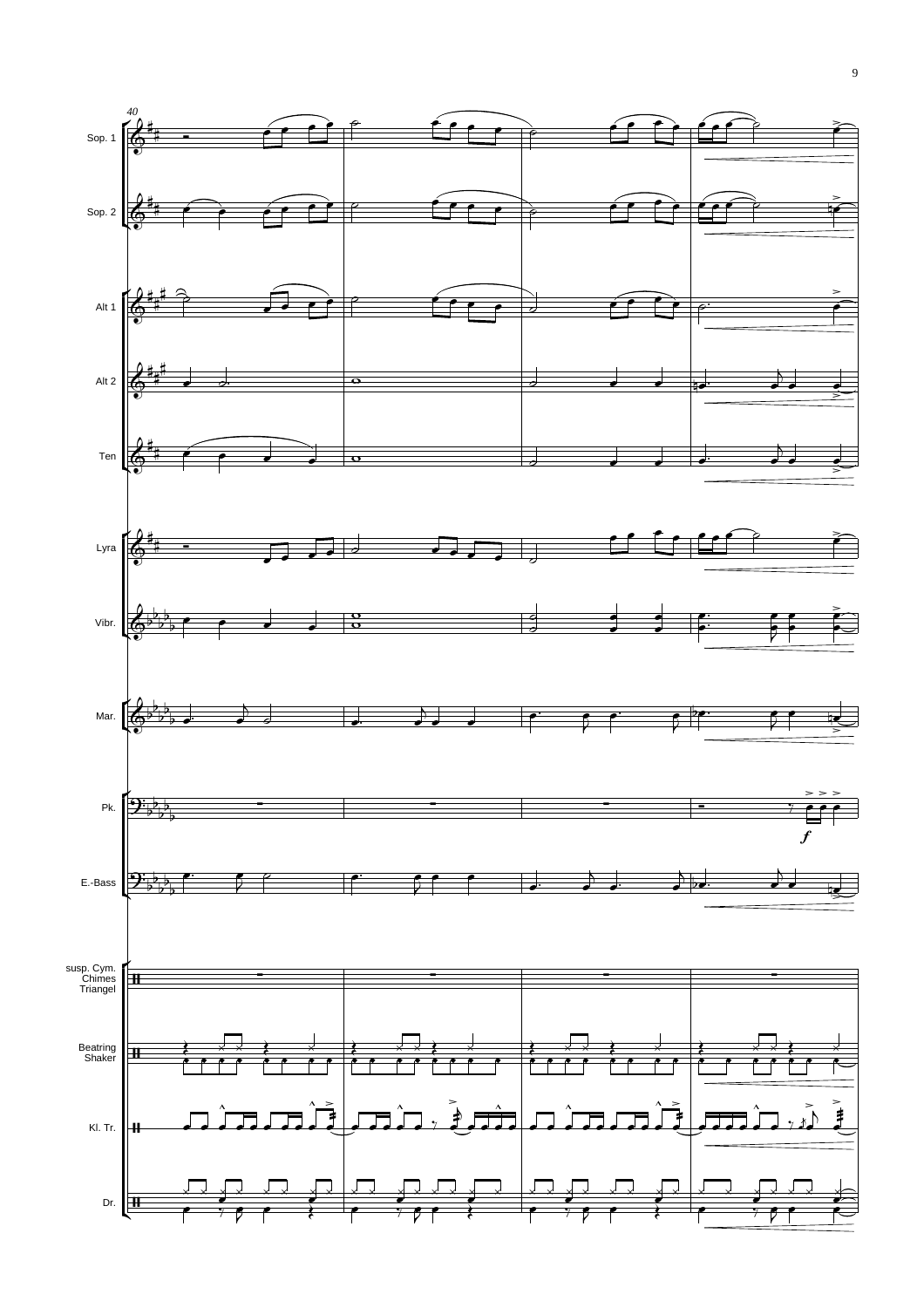